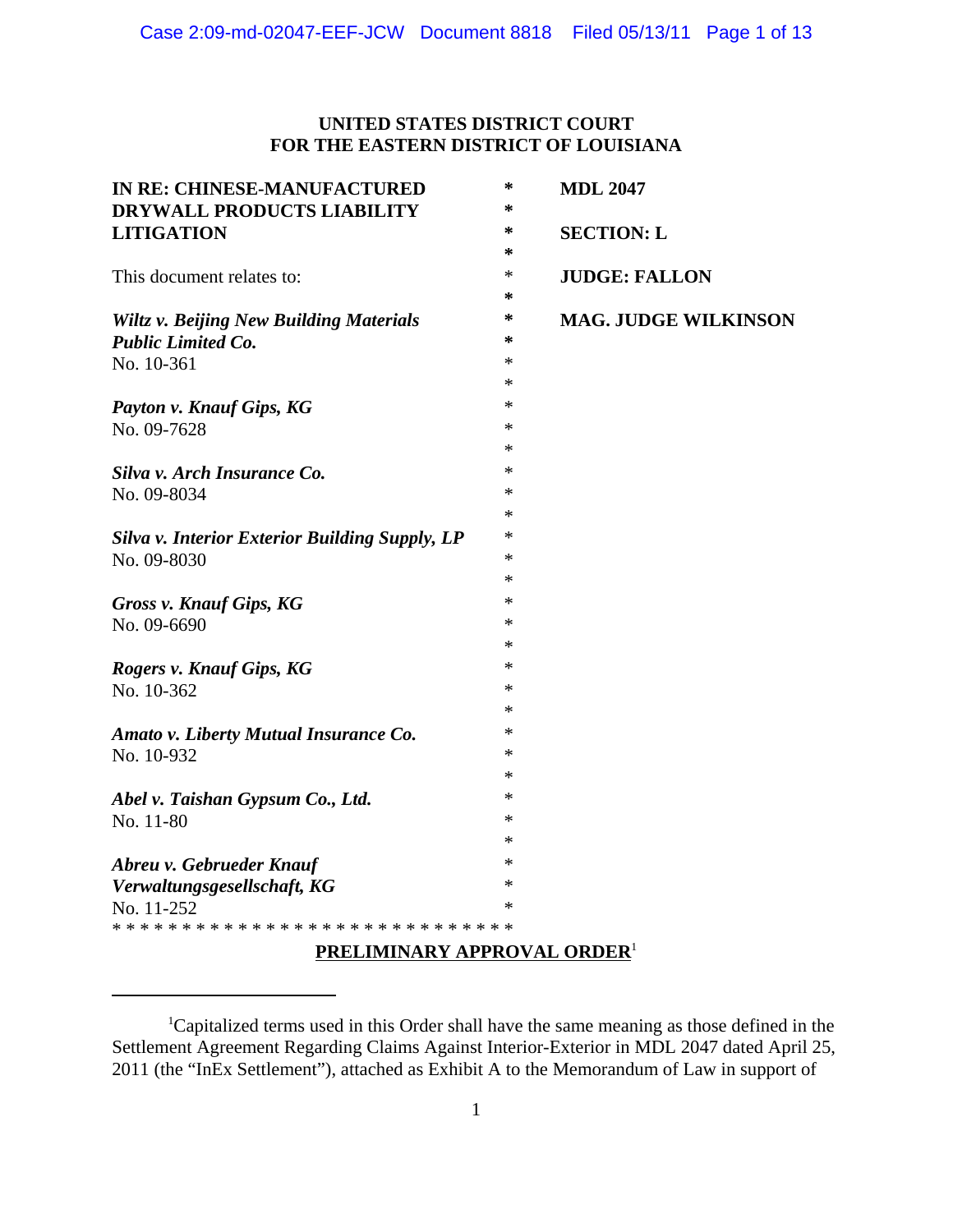At the monthly status conference on April 26, 2011, the Plaintiffs' Steering Committee ("PSC"), Interior Exterior Building Supply, L.P. ("InEx"), and InEx's primary insurers, Arch Insurance Co. ("Arch") and Liberty Mutual Fire Insurance Co. ("Liberty") (collectively "Insurers"), announced that they had reached a class action settlement agreement, which involved the tendering of all of InEx's primary insurance funds, totaling \$8,000,000, in exchange for a settlement of the claims against InEx, its primary insurers, and certain entities downstream in the chain-of-commerce from InEx. *See* (R. Doc. 8628). On this same date, in an effort to move the settlement forward, these parties filed a Joint Motion for an Order: (1) Preliminarily Approving InEx Settlement Agreement; (2) Conditionally Certifying InEx Settlement Class; (3) Issuing Class Notice; and (4) Scheduling a Settlement Fairness Hearing. (R. Doc. 8628). A number of responses in opposition to this Motion were filed by homebuilder parties and InEx's excess insurers. *See* (R. Docs. 8682, 8683,8688 8690, 8691, 8693, 8694, 8697, 8698, 8699, 8700, 8701). The Court reviewed the briefs submitted by the parties, as well as held a hearing on the Motion on May 6, 2011, during which the parties presented their respective positions by oral argument. After hearing from the parties and reviewing the applicable facts and law, the Court announced from the bench that it would be granting the Motion. The Court now issues the present Order setting forth its reasons for GRANTING this Motion and establishing certain details and deadlines essential to its ruling.

# **I. BACKGROUND**

As a result of its role in purchasing and supplying allegedly defective Chinese drywall, InEx

the Joint Motion for Preliminary Approval of the Settlement Agreement (the "Joint Memo. of Law").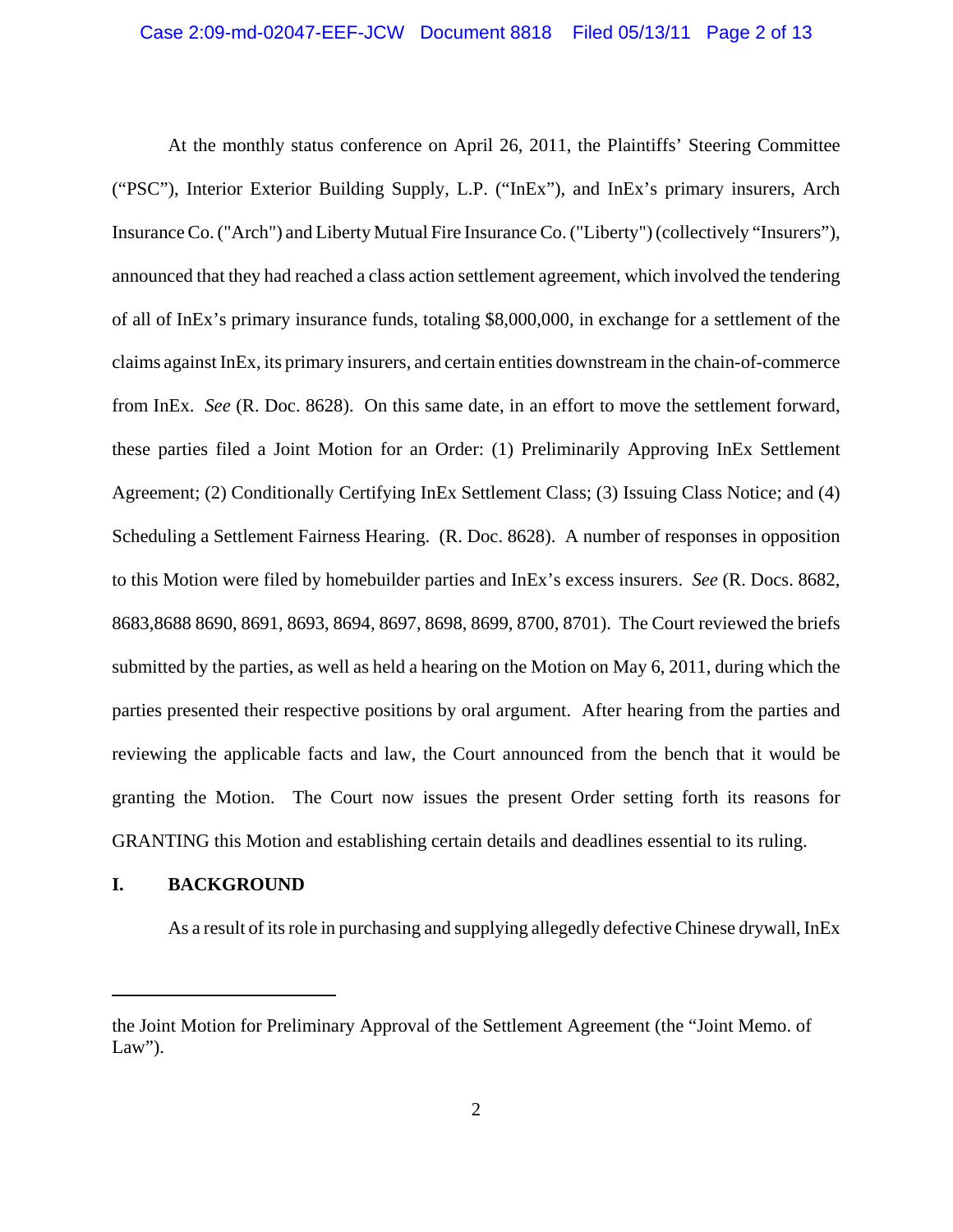### Case 2:09-md-02047-EEF-JCW Document 8818 Filed 05/13/11 Page 3 of 13

is a named defendant in the above-captioned cases consolidated in MDL 2047, as well as in a number of other federal and state cases. InEx sold this drywall to suppliers, developers, homebuilders, and installers in a number of states, predominantly Alabama, Louisiana, Mississippi, and Texas. The InEx-related Chinese drywall eventually ended up in the homes of numerous individuals who have since filed claims against InEx, seeking relief for the property damage and personal injuries they have sustained as a result of the presence of this drywall in their homes. Additionally, homebuilders who have repaired these homes at their own cost have filed claims against InEx.

Because of its role with Chinese drywall, InEx became the subject of a class certification hearing and a jury trial, both of which were scheduled for the summer of 2011. In preparation for these proceedings, extensive discovery was conducted. Additionally, various mediations between the Plaintiffs' Steering Committee, InEx, and the Insurers were held in an effort to resolve the claims against InEx, which eventually resulted in the proposed class action settlement agreement ("Agreement" or "InEx Settlement") presently at issue.

### **II. PRELIMINARY APPROVAL OF A CLASS SETTLEMENT**

The Movants seek preliminary approval of their Agreement so as to allow notice to be issued, followed by an objection/opt-out period and a fairness hearing. To put this matter in perspective the Court will now address the law on preliminary approval of class action settlements.

"Before an initial class ruling, a proposed class settlement may be effectuated by stipulation of the parties agreeing to a temporary settlement class for purposes of settlement only." 4 William B. Rubinstein, Alba Conte & Herbert B. Newberg, Newberg on Class Actions § 11:22 (4th ed.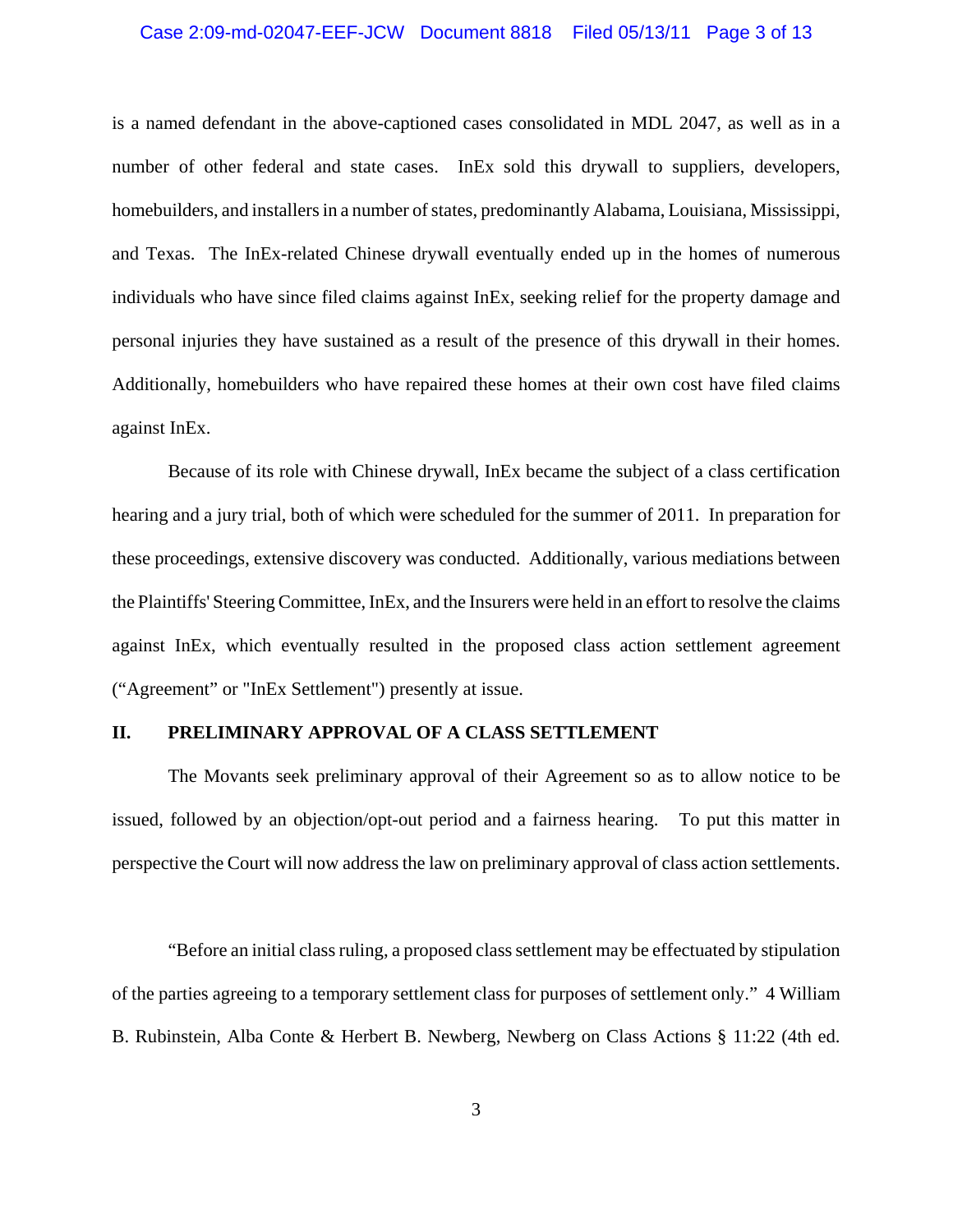# Case 2:09-md-02047-EEF-JCW Document 8818 Filed 05/13/11 Page 4 of 13

2010). "[A]pproval of a classwide settlement invokes the requirements of Rule 23(e)." *Id*. Rule 23(e) provides that "[t]he claims...of a certified class may be settled...or compromised only with the court's approval." Fed. R. Civ. P. 23(e); *Amchem Prods., Inc. v. Windsor*, 521 U.S. 591, 617 (1997). While Federal Rule of Civil Procedure 23, governing class actions, does not expressly provide for a preliminary fairness evaluation, "[r]eview of a proposed class action settlement generally involves two hearings," the first of which is a "preliminary fairness evaluation" made by the Court. Manual for Complex Litigation (Fourth) § 21.632 (2004). Indeed, within the Fifth Circuit it is routine to conduct a preliminary fairness evaluation prior to the issuance of notice. *See e.g. Cope v. Duggins*, 2001 WL 333102, at \*1 (E.D. La. Apr. 4, 2011); *In re Shell Oil Refinery*, 155 F.R.D. 552, 555 (E.D. La. 1997); *see also* Manual for Complex Litigation (Fourth) § 21.6 (2004)("The two-step process for evaluation of proposed settlements has been widely embraced by the trial and appellate courts.").

For purposes of preliminary approval, the Court "should make a preliminary determination that the proposed class satisfies the criteria set out in Rule 23(a) and at least one of the subsections of Rule 23(b)." *Cope*, 2001 WL 333102, at \*1. Additionally, the Court "must make a preliminary determination on the fairness, reasonableness, and adequacy of the settlement terms and must direct the preparation of notice of the certification, proposed settlement, and date of the final fairness hearing." *Id*. These initial determinations, "can be made on the basis of information already known, supplemented as necessary by briefs, motions, or informal presentation by parties," analogous to a Rule 12(b)(6) motion. Manual for Complex Litigation (Fourth) § 21.632 (2004). "At the stage of preliminary approval, the questions are simpler, and the court is not expected to, and probably should not, engage in analysis as rigorous as is appropriate for final approval." Manual for Complex Litigation (Fourth) § 21.6 (2004); *see also In re OCA, Inc. Sec. & Derivative Litig*., 2008 WL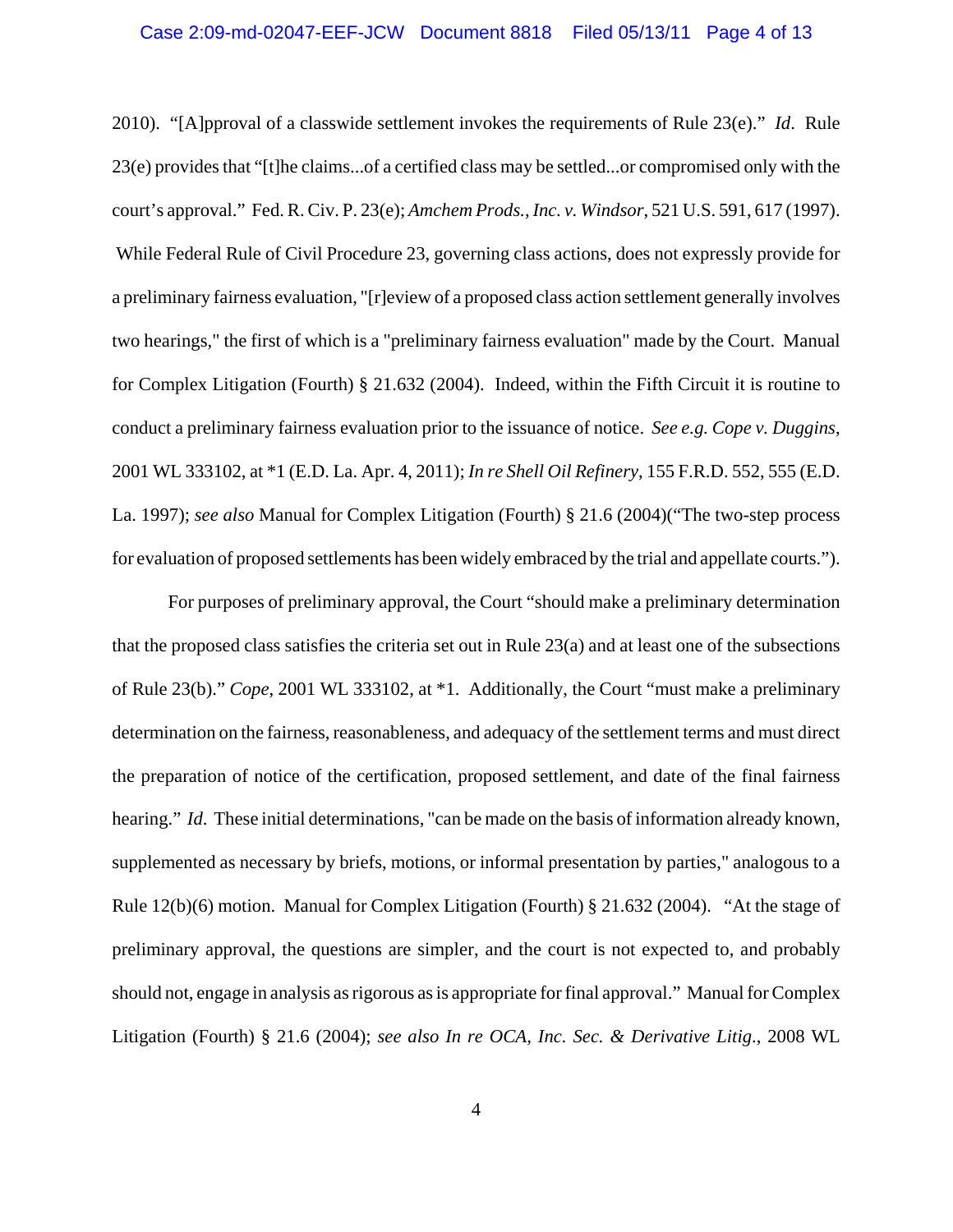# Case 2:09-md-02047-EEF-JCW Document 8818 Filed 05/13/11 Page 5 of 13

4681369, at \*11 (E.D. La. Oct. 17, 2008). "The preliminary hearing...is held to evaluate the likelihood that the Court would approve the settlement during its second review stage, the full fairness hearing." *Cope v. Duggins*, 2001 WL 333102, at \*1 (E.D. La. Apr. 4, 2001)(citing Manual for Complex Litigation (Third) § 30.41 (1995)). "If the Court finds portions of the proposed settlement problematic, it may indicate preliminary disapproval of the agreement and recommend that the parties make certain revisions or modifications." Manual for Complex Litigation (Fourth) § 21.631 (2004).

While "[s]ettlement is relevant to a class certification," the criteria of Rule 23, particularly that found in subsections (a) and (b), must still be satisfied. *Amchem*, 521 U.S. at 619-20. "Together subsection (a) and (b) requirements insure that a proposed class has 'sufficient unity so that the absent class members can fairly be bound by decisions of the class representatives.'" *In re FEMA Trailer Formaldehyde Prods. Liab. Litig.*, 2008 WL 5423488, at \*3 (E.D. La. Dec. 29, 2008) (quoting *Amchem,* 521 U.S. at 615). All of the requirements of Rule 23(a) are to be met, which states,

One or more members of a class may sue or be sued as representative parties on behalf of all members only if:

(1) the class is so numerous that joinder of all members is impracticable;

(2) there are questions of law or fact common to the class;

(3) the claims or defenses of the representative parties are typical of the claims or defenses of the class; and

(4) the representative parties will fairly and adequately protect the interests of the class. Fed. R. Civ. P. 23(a).

As this Court has previously recognized,

The first two requirements focus on the characteristics of the class; the second two focus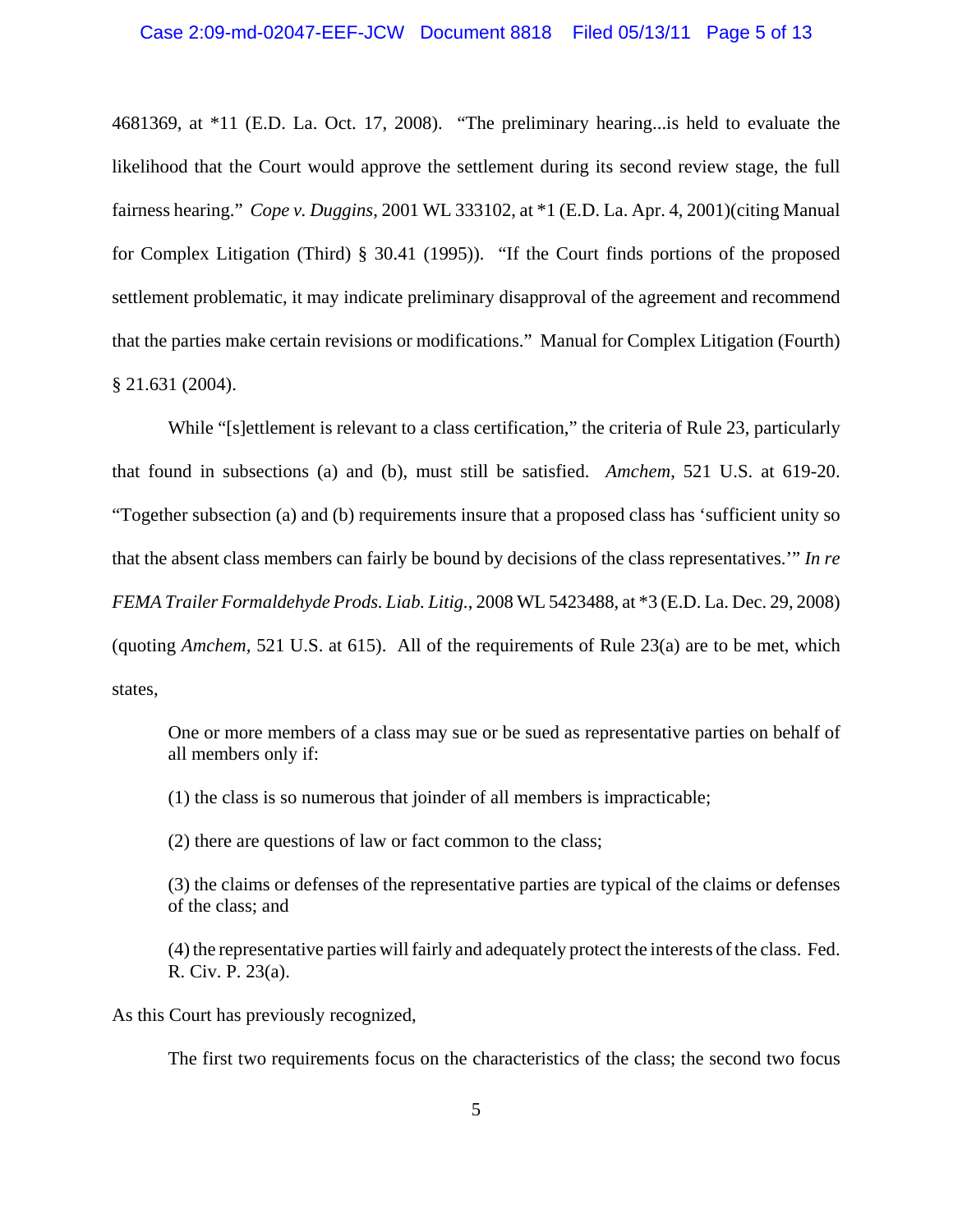### Case 2:09-md-02047-EEF-JCW Document 8818 Filed 05/13/11 Page 6 of 13

instead on the desired characteristics of the class representatives. The rule is designed 'to assure that courts will identify the common interests of class members and evaluate the named plaintiffs' and class counsel's ability to fairly and adequately protect class interests.' *In re FEMA Trailer*, 2008 WL 5423488, at \*3(quoting *In re Lease Oil Antitrust Litig*., 186 F.R.D. 403, 419 (S.D. Tex. 1999)).

Additionally, for class certification, at least one of the subsections of Rule 23(b) must be met.

To satisfy this requirement, the Movants urge the Court to find subsection (b)(3) is satisfied by the

proposed settlement agreement. This subsection provides,

A class action may be maintained if Rule 23(a) is satisfied and if:

-----------

(3) the court finds that the questions of law or fact common to class members predominate over any questions affecting only individual members, and that a class action is superior to other available methods for fairly and efficiently adjudicating the controversy. The matters pertinent to these findings include:

(A) the class members' interests in individually controlling the prosecution or defense or separate actions;

(B) the extent and nature of any litigation concerning the controversy already begun by or against class members;

(C) the desirability or undesirability of concentrating the litigation of the claims in the particular forum; and

(D) the likely difficulties in managing a class action. Fed. R. Civ. P. 23(b).

"To succeed under Rule 23(b)(3), Plaintiffs must sufficiently demonstrate both predominance of

common class issues and that the class action mechanism is the superior method of adjudicating the

case." *In re FEMA Trailer*, 2008 WL 5423488, at \*3 (citing *Mullen v. Treasure Chest Casino, LLC*,

186 F.3d 620, 623-24 (5th Cir. 1999)).

### **III. PRELIMINARY APPROVAL OF THE AGREEMENT**

Considering the Agreement under the foregoing legal precepts, the InEx Settlement,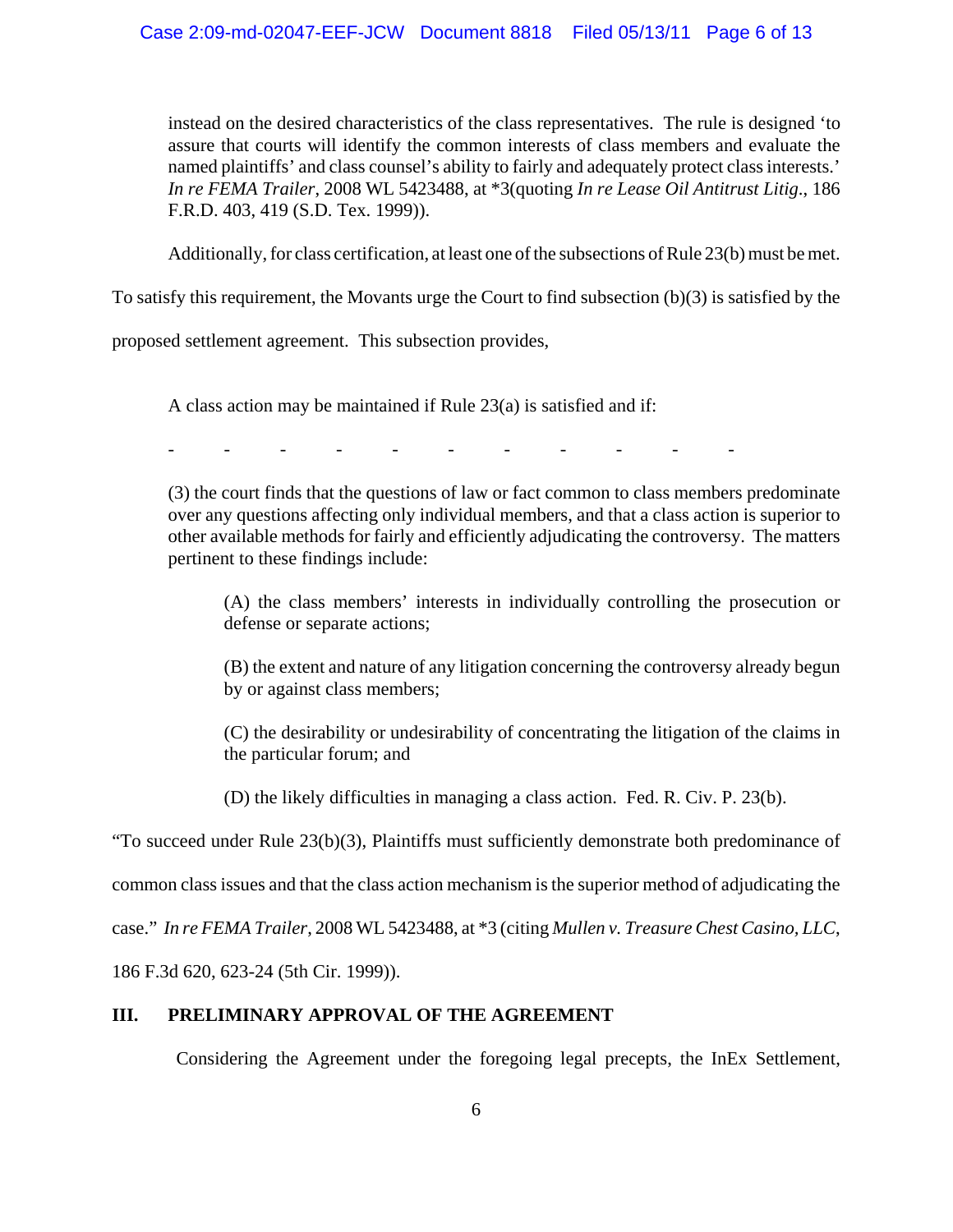### Case 2:09-md-02047-EEF-JCW Document 8818 Filed 05/13/11 Page 7 of 13

including all exhibits attached thereto, is preliminarily approved by the Court as fair, reasonable and adequate, as negotiated and entered into at arm's length, in good faith, and free of collusion and as being within the range of possible judicial approval at a prospective Fairness Hearing.

Additionally, the following nationwide class is conditionally certified:

All persons or entities with claims, known and unknown, against the Settling Defendants arising from, or otherwise related in any way to Chinese Drywall sold, marketed, distributed, and/or supplied by InEx.

The Class shall consist of two (2) subclasses:

- (1) All members of the Class with claims arising from, or otherwise related to Affected Properties that are located in Louisiana (the "Louisiana Subclass"); and
- (2) All members of the Class with claims arising from, or otherwise related to Affected Properties that are located in any state other than Louisiana (the "Non-Louisiana Subclass").

The following representatives are appointed for the Louisiana Subclass: Dean and Dawn Amato, Byron and Debra Byrne, Donald and Marcelyn Puig, and Edward and Susan Beckendorf. The following representatives are appointed for the Non-Louisiana Subclass: Danny and Celeste O'Keefe.

Russ Herman and Arnold Levin are appointed as Settlement Class Counsel, and the Plaintiffs' Steering Committee ("PSC") are appointed as Of-Counsel. Gerald E. Meunier is appointed as Counsel for the Louisiana Subclass, and James Robert Reeves is appointed as Counsel for the Non-Louisiana Subclass.

The opt-out procedure set forth in Section 7 of the InEx Settlement is approved.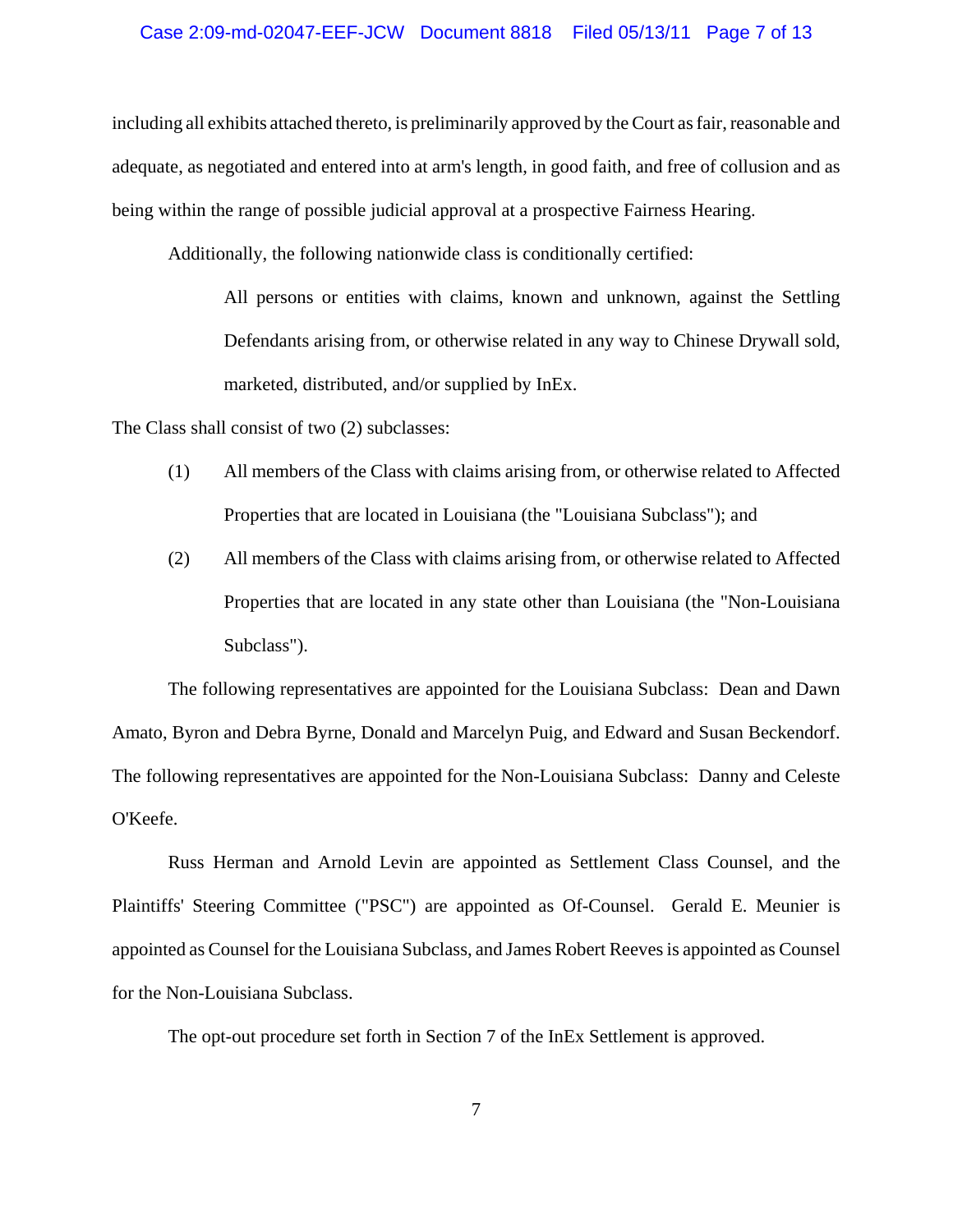# Case 2:09-md-02047-EEF-JCW Document 8818 Filed 05/13/11 Page 8 of 13

The procedure for lodging objections to the Settlement as set forth in Section 8 of the InEx Settlement is approved.

The class notice attached as Exhibit C to the Joint Memo. of Law is approved. The summary class notice attached as Exhibit D to the Joint Memo. of Law is approved. The protocol for dissemination and publication of notice to class members concerning the settlement as set forth in Section 6 of the InEx Settlement is approved.

### **IV. OBJECTIONS TO PRELIMINARY APPROVAL**

As mentioned above, a number of objections were filed by homebuilder parties and InEx's excess insurers in response to the present Motion. Generally, these objections fall into the following categories: (1) no typicality or adequacy of representation, (2) the Agreement unfairly releases claims against parties downstream in the chain of commerce from InEx, referred to in the Agreement as Downstream InEx Releasees ("DIER"), (3) the Agreement lacks sufficient information on the amount, allocation, and exhaustion of the primary insurance proceeds, (4) homebuilder parties are unfairly left vulnerable to homeowner claims, unlike other DIER, (5) the proposed bar order unfairly precludes InEx Chinese drywall-related claims in any matter, even for opt-ed out parties, (6) the Court lacks jurisdiction to enter the stay and/or bar order on related state court actions, (7) certain provisions in the Agreement violate the North River's insurance contract with InEx, and (8) certain terms in the Agreement are unclear, such as whether the second-layer excess insurers are released under the Agreement and whether certain parties fall into the Builder or DIER category.

After reviewing the extensive briefing on these objections and hearing from the objectors on oral argument, the Court concluded at the hearing, and reaffirms now that some of the objections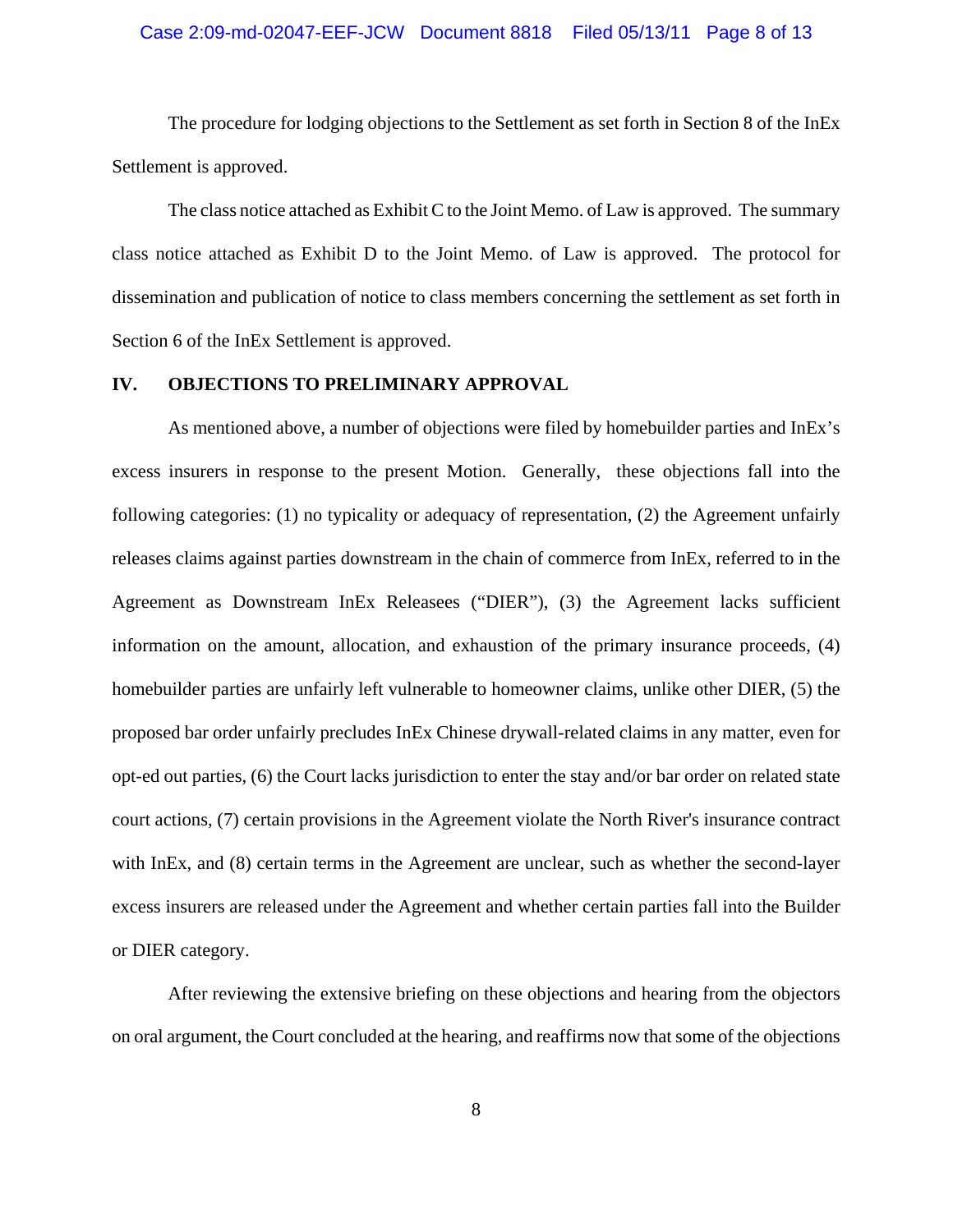### Case 2:09-md-02047-EEF-JCW Document 8818 Filed 05/13/11 Page 9 of 13

raise significant issues, but none of the foregoing objections prevents preliminary approval of the Agreement. Without issuing substantive findings on the Agreement and objections thereto, the Court finds that the nature of the objection render them appropriate for consideration at the final fairness hearing. While the Court finds that the Agreement satisfies the standard for preliminary approval, certain of the objections raised, particularly those regarding the proposed bar order and typicality, may present challenges at the final fairness hearing where the standard for approval is much higher. Hopefully, now that the issues raised by the objections have been briefed and are known by the parties, efforts will be made to resolve the objections prior to the fairness hearing, as occurs with many class settlements.

### **V. CONCLUSIONS**

In furtherance of preliminary approval of the Agreement, the Court issues the following deadlines, guidelines, and stay orders:

- 1. On or before, June 20, 2011, Settlement Class Counsel shall cause the class notice attached as Exhibit C to the Joint Memo. of Law to be sent via first-class mail, postage prepaid to:
	- a. the last known address of all persons and entities who have named InEx as a Defendant in the Litigation and in the Omni Complaints, and their counsel, if any;
	- b. the last known address of all persons and entities who have named InEx as a Defendant in the "Related Actions," and their counsel, if any, as set forth in Exhibit 1.25 to the InEx Settlement;
	- c. the last known address of all persons and entities who are parties to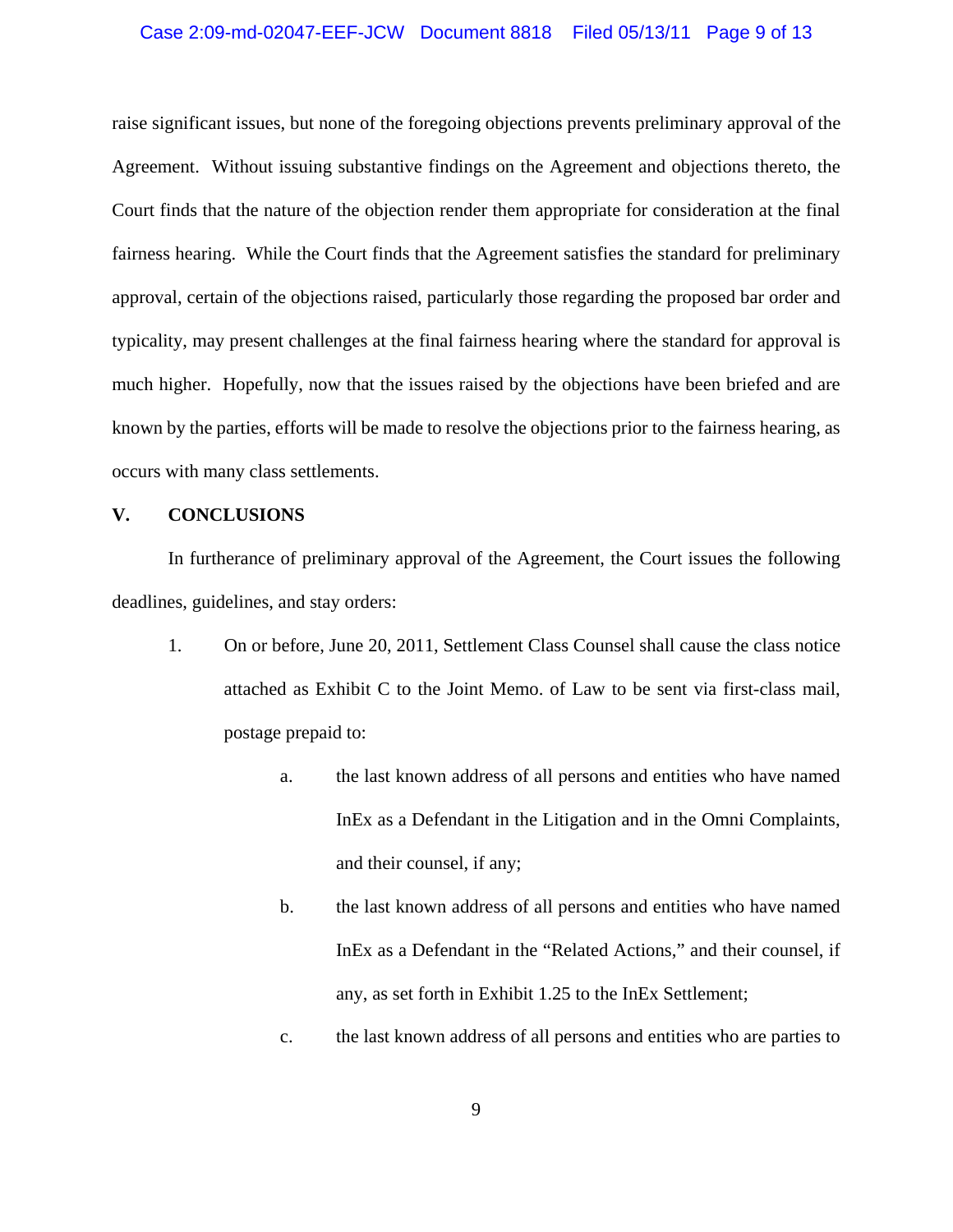a Pending Settlement with InEx, as defined in the InEx Settlement, and their counsel, if any, as set forth in Exhibit 1.21 to the InEx Settlement; and

d. the last known address of all additional persons and entities identified in InEx's invoices as having received drywall from InEx during 2006 and/or 2007, and their counsel, if any.

Where an attorney represents more than one Plaintiff or claimant with claims against InEx, it shall be sufficient to provide that attorney with a single copy of the notice.

- 2. On or before June 20, 2011, Settlement Class Counsel shall cause the summary class notice attached as Exhibit D to the Joint Memo. of Law to be published through the following media: (I) to be published once in the following print media: (a) newspapers: Baton Rouge Advocate – Daily, Birmingham News, Data News Weekly, Houston Chronicle, La Subasta Houston, Mississippi Link, Mobile Press-Register, Mobile Press-Register – Sunday, New Orleans Times-Picayune – Daily, Rolling Out Alabama, Semana (Houston), and USA Today (Monday-Thursday); and (b) newspaper supplement: Parade – Regional (Zones 9 and 10, which include Alabama, Louisiana, Mississippi, and Texas); and (ii) to be posted by the following online media: 24/7 Network (to appear nationally across a wide range of sites), as set forth in paragraph 6.1.1.2. of the InEx Settlement.
- 3. The class notice shall be posted on the Court's Chinese Drywall MDL website, the CPSC website, and the Department of Health websites for Alabama, Louisiana, Mississippi and Texas.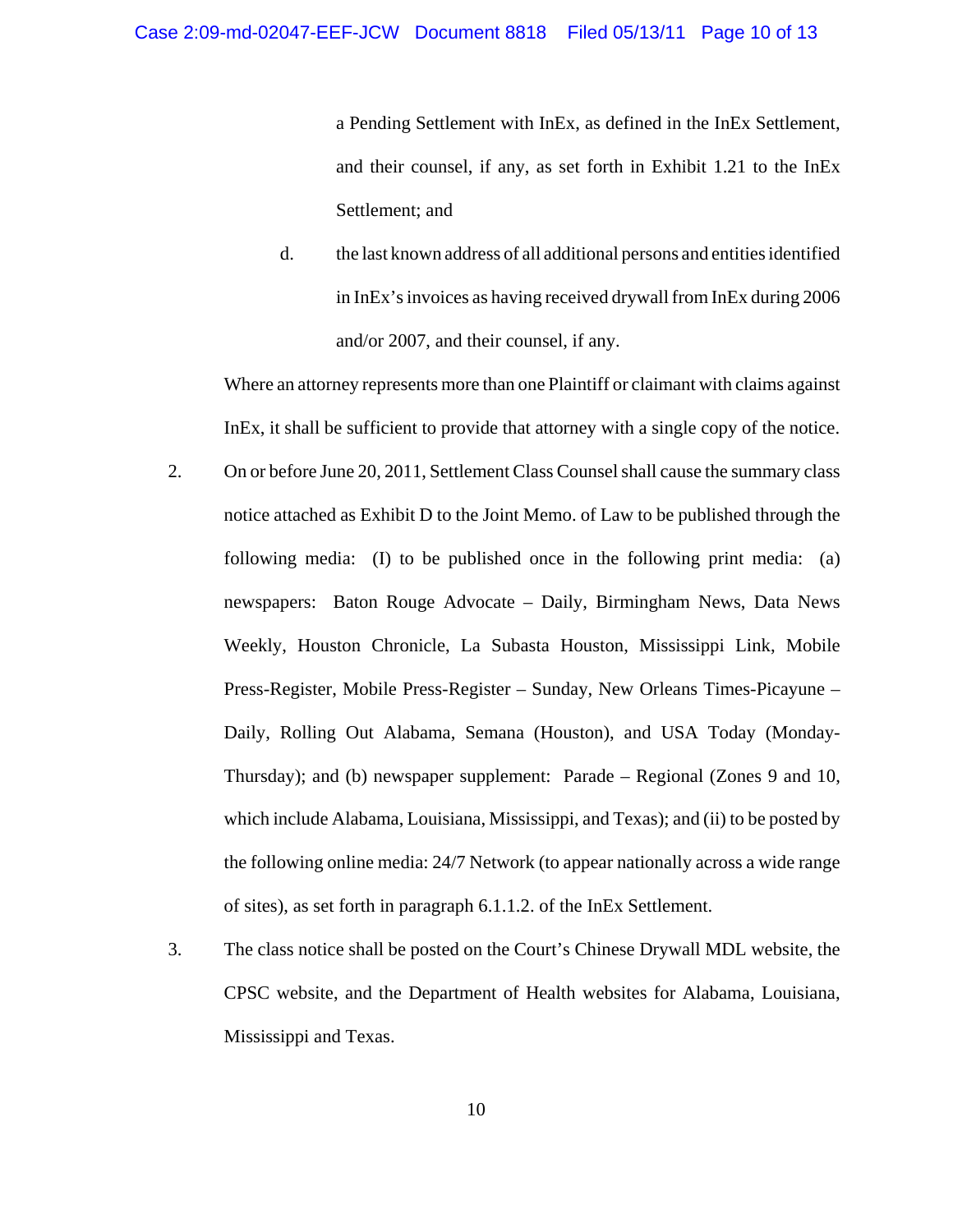- 4. Any class member wishing to opt out of the Settlement must notify Plaintiffs' Lead Counsel, Arnold Levin (Levin, Fishbein, Sedran & Berman, 510 Walnut Street, Suite 500, Philadelphia, PA 19106) and Counsel for InEx, Richard Duplantier (Galloway, Johnson, Tompkins, Burr & Smith, One Shell Square, 701 Poydras Street, 40th Floor, New Orleans, LA 70139) in writing, postmarked no later than August 29, 2011, which is the last day of the Opt-Out/Objection Period. To be effective, the request for exclusion must comply with paragraph 7.2.1. of the InEx Settlement and must set forth the full name and current address of the person seeking exclusion, be signed by the class member and contain a sentence stating: "The undersigned hereby requests exclusion from the InEx Settlement Class in the Chinese Drywall Action."
- 5. All objections to the proposed InEx Settlement shall be filed and served, *i.e.*, postmarked no later than August 29, 2011, or they will be deemed waived. All objections must be signed by the individual class member and by his or her counsel, if any.
- 6. A formal Fairness Hearing shall take place on October 27, 2011 at 9:00 a.m., in order to consider comments on and objections to the proposed InEx Settlement and to consider whether (a) to approve thereafter the class settlement as fair, reasonable and adequate pursuant to Rule 23 of the Federal Rules of Civil Procedure, (b) to finally certify the settlement class, and (c) to enter the Order and Judgment provided in paragraph 1.20. of the InEx Settlement.
- 7. Prosecution of the Litigation and the Omni Complaints against InEx, the Insurers and the Downstream InEx Releasees (including, but not limited to, those identified in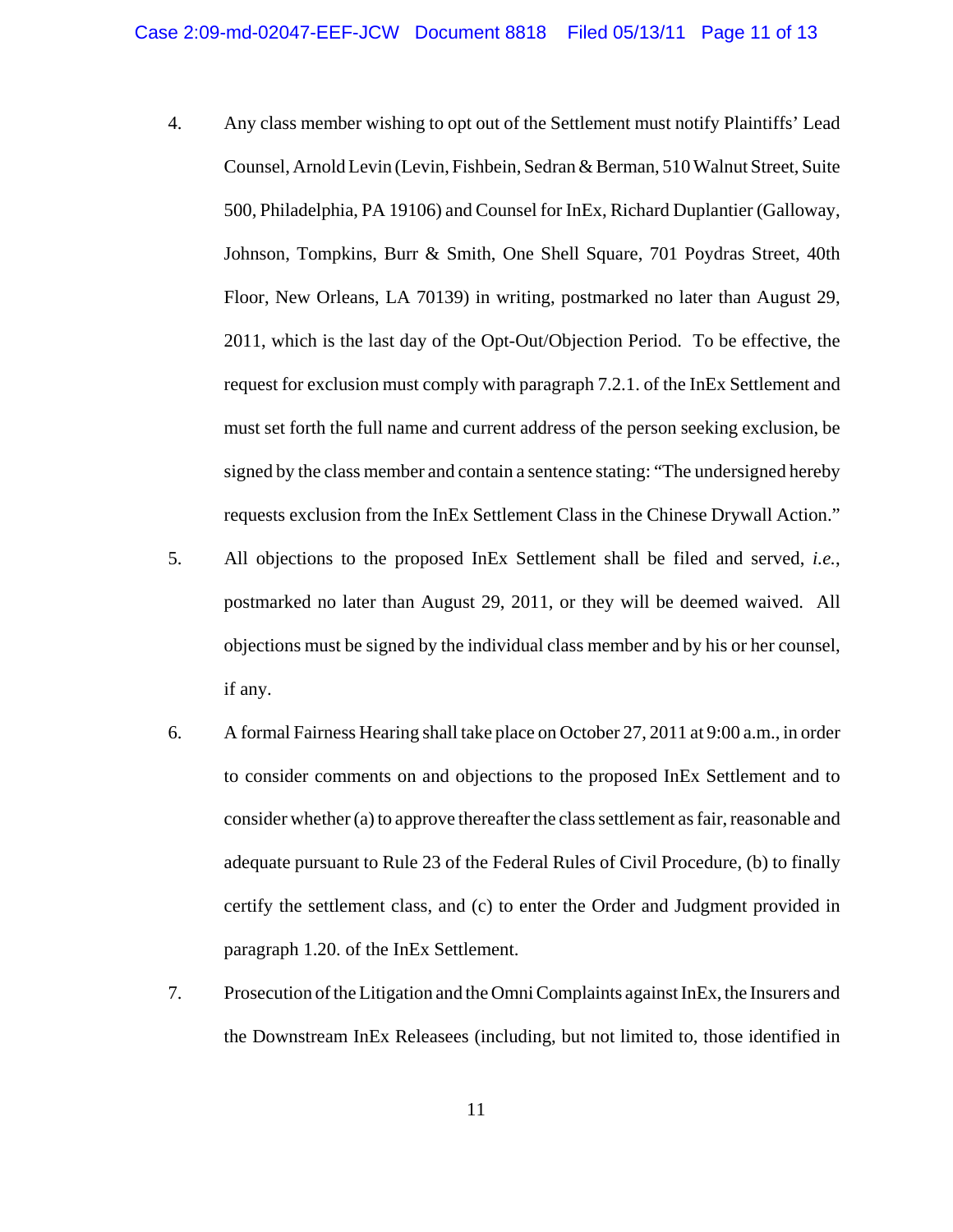Exhibit 1.10 to the InEx Settlement) (collectively, the "Settling Defendants," except that any Builder listed on Exhibit 1.10 shall not be considered a Settling Defendant) shall be stayed pending the settlement proceedings and further Orders of the Court.

- 8. Prosecution of the "Related Actions" (including, but not limited to, those listed in Exhibit 1.25 to the InEx Settlement) against InEx, the Insurers and the other Settling Defendants shall be stayed pending the settlement proceedings and further Orders of the Court.
- 9. All claims and cases in which any person or entity claims to be an insured, additional insured, or named insured under any insurance policy issued to any InEx entity shall be stayed pending the settlement proceedings and further Orders of the Court.
- 10. All future payments from the primary insurance policies of InEx, as identified in the InEx Settlement, other than payments in satisfaction of the obligations of InEx and the Settling Defendants under the Pending Settlements, shall be stayed pending final approval of the InEx Settlement, but for no longer than six (6) months after the date of this Order.
- 11. The parties have reserved all claims and defenses in the Litigation should the proposed InEx Settlement not become final for whatever reason.
- 12. The Settling Defendants have reserved the right to contest certification of the class *de novo* should the proposed InEx Settlement not become final for whatever reason. If the proposed settlement does not become final, the conditional certification of the class will be null and void and the Litigation will proceed as if there had been no settlement, conditional certification or notice.